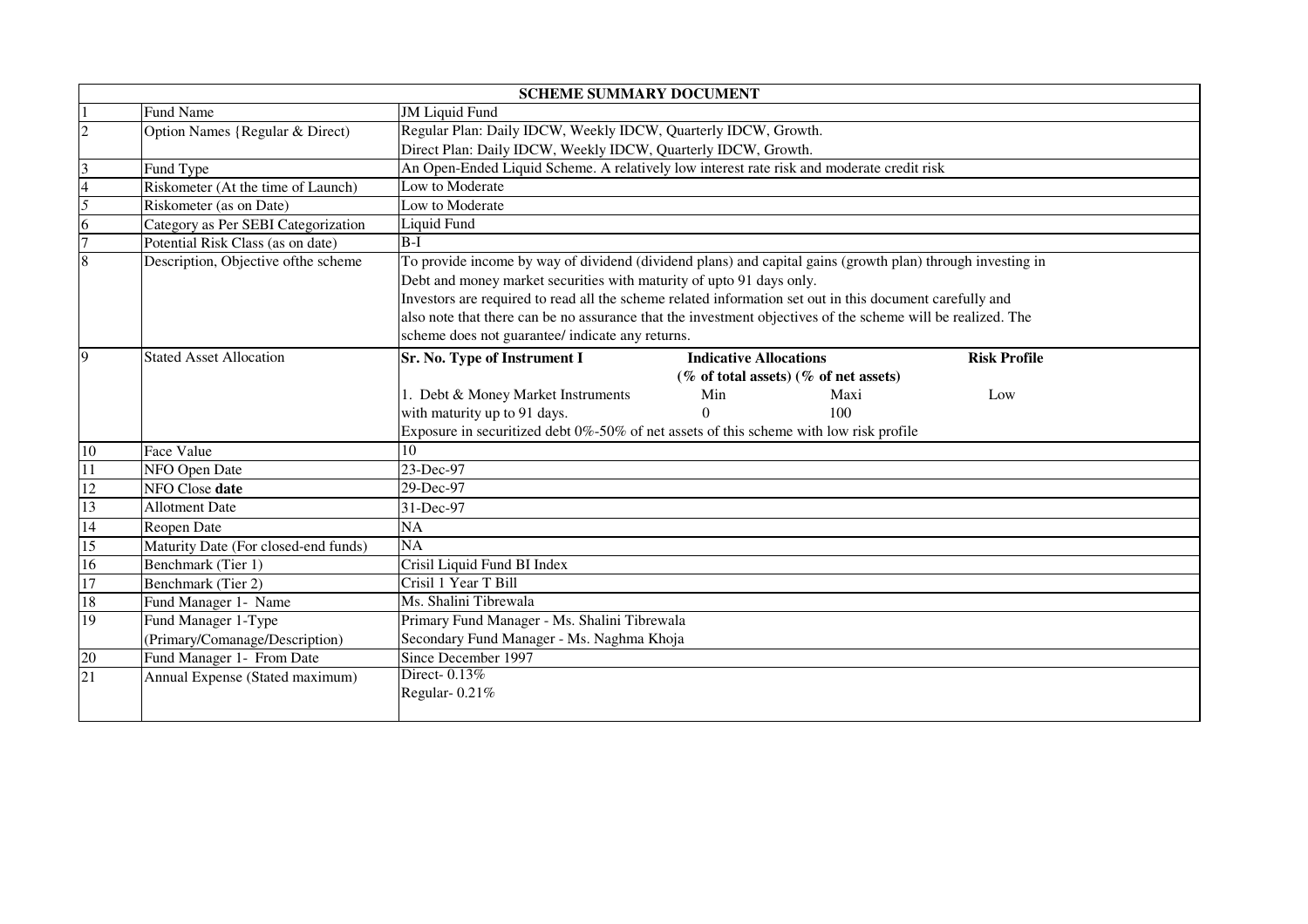| $\overline{22}$ | Exit Load (if applicable)   | Day 1 - 0.0070%<br>Day 2 - 0.0065%<br>Day 3 - 0.0060%<br>Day 4 - 0.0055%<br>Day 5 - 0.0050%<br>Day 6 - 0.0045%<br>Day 7 onwards - Nil                                                                                                                                                                                                                                                                                                                                                                                                                                                                                                                                                                                                                                                                                                                                                                                                                                                    |
|-----------------|-----------------------------|------------------------------------------------------------------------------------------------------------------------------------------------------------------------------------------------------------------------------------------------------------------------------------------------------------------------------------------------------------------------------------------------------------------------------------------------------------------------------------------------------------------------------------------------------------------------------------------------------------------------------------------------------------------------------------------------------------------------------------------------------------------------------------------------------------------------------------------------------------------------------------------------------------------------------------------------------------------------------------------|
|                 |                             | <b>HDFC Bank Ltd.</b>                                                                                                                                                                                                                                                                                                                                                                                                                                                                                                                                                                                                                                                                                                                                                                                                                                                                                                                                                                    |
| 23<br>24        | Custodian                   | S.R. BATLIBOI & CO. LLP                                                                                                                                                                                                                                                                                                                                                                                                                                                                                                                                                                                                                                                                                                                                                                                                                                                                                                                                                                  |
|                 | Auditor<br>Registrar        | M/s. KFin Technologies Limited                                                                                                                                                                                                                                                                                                                                                                                                                                                                                                                                                                                                                                                                                                                                                                                                                                                                                                                                                           |
| $\frac{25}{26}$ | RTA Code (To be phased out) | JM Liquid Fund - (Regular) - Daily IDCW Option-LFDD<br>JM Liquid Fund - (Regular) - Weekly IDCW Option-LFRD<br>JM Liquid Fund - (Regular) - Quarterly IDCW Option-LFRQ<br>JM Liquid Fund - (Regular) - Growth Option-LFRG<br>JM Liquid Fund - (Regular) - Bonus Option - Principal Units-LFPU<br>JM Liquid Fund - (Regular) - Bonus Option - Bonus Units-LFRB<br>JM Liquid Fund - (Regular) - Super Institutional Plan - Growth Option-LFSG<br>JM Liquid Fund - (Direct) - Daily IDCW Option-LFD1<br>JM Liquid Fund - (Direct) - Weekly IDCW Option-LFWD<br>JM Liquid Fund - (Direct) - Quarterly IDCW Option-LFQD<br>JM Liquid Fund - (Direct) - Growth Option-LFDG<br>JM Liquid Fund - (Direct) - Bonus Option - Principal Units-LFD2<br>JM Liquid Fund - Unclaimed Brokerage I.E.F - (Direct) - Growth Plan-LFUB<br>JM Liquid Fund - Withheld Brokerage I.E.F (Direct) - Growth Plan-LFUW<br>JM Liquid Fund - Unclaimed Application Refund Amount I.E.F - (Direct) - Growth Plan-LFUA |
| 27              | <b>Listing Details</b>      | Not listed                                                                                                                                                                                                                                                                                                                                                                                                                                                                                                                                                                                                                                                                                                                                                                                                                                                                                                                                                                               |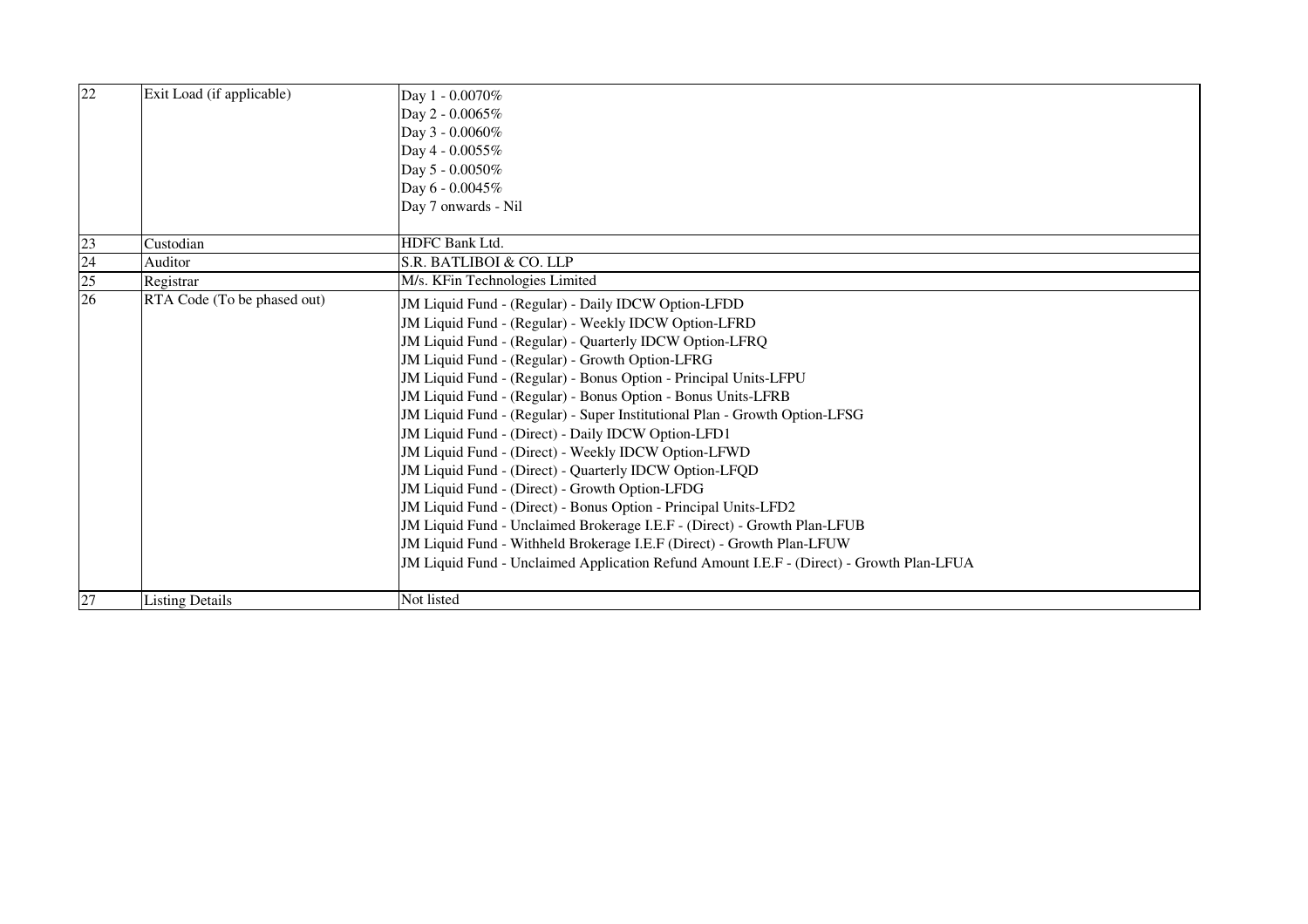| 28                                | <b>ISINs</b>                           | JM Liquid Fund - (Regular) - Daily IDCW (Reinvestment)-REINVESTMENT - INF192K01833                   |  |
|-----------------------------------|----------------------------------------|------------------------------------------------------------------------------------------------------|--|
|                                   |                                        | JM Liquid Fund - (Regular) - Weekly IDCW Option-PAYOUT - INF192K01841, REINVESTMENT - INF192K01858   |  |
|                                   |                                        | JM Liquid Fund - (Regular) - Quarterly IDCW Option-PAYOUT - INF192K01866,REINVESTMENT - INF192K01874 |  |
|                                   |                                        | JM Liquid Fund - (Regular) - Growth Option-INF192K01882                                              |  |
|                                   |                                        | JM Liquid Fund - (Regular) - Bonus Option - Principal Units-PAYOUT - INF192K01890                    |  |
|                                   |                                        | JM Liquid Fund - (Regular) - Bonus Option - Bonus Units-PAYOUT - INF192K01908                        |  |
|                                   |                                        | JM Liquid Fund - (Regular) - Super Institutional Plan - Growth Option-INF192K01981                   |  |
|                                   |                                        | JM Liquid Fund - (Direct) - Daily IDCW (Reinvestment)-REINVESTMENT - INF192K01CH6                    |  |
|                                   |                                        | JM Liquid Fund - (Direct) - Weekly IDCW Option-PAYOUT - INF192K01CI4,REINVESTMENT - INF192K01CJ2     |  |
|                                   |                                        | JM Liquid Fund - (Direct) - Quarterly IDCW Option-PAYOUT - INF192K01CK0,REINVESTMENT - INF192K01CL8  |  |
|                                   |                                        | JM Liquid Fund - (Direct) - Growth Option-INF192K01CM6                                               |  |
|                                   |                                        | JM Liquid Fund - (Direct) - Bonus Option - Principal Units-PAYOUT - INF192K01CN4                     |  |
|                                   |                                        | JM Liquid Fund - Unclaimed Redemption - (Direct) - Growth Plan-INF192K01LA2                          |  |
|                                   |                                        | JM Liquid Fund - Unclaimed IDCW - (Direct) -Growth Plan-INF192K01LB0                                 |  |
|                                   |                                        | JM Liquid Fund - Unclaimed Redemption I.E.F (Direct) - Growth Plan-INF192K01LC8                      |  |
|                                   |                                        | JM Liquid Fund - Unclaimed IDCW I.E.F - (Direct) - Growth Plan-INF192K01LD6                          |  |
| 29                                | AMFI Codes (To be phased out)          | JMFI/O/D/LIF/97/02/0004                                                                              |  |
| 30                                | <b>SEBI</b> Codes                      |                                                                                                      |  |
|                                   |                                        | <b>Investment Amount Details:</b>                                                                    |  |
| $\overline{31}$                   | Minimum Application Amount             | Rs.5000/- per/option                                                                                 |  |
| 32                                | Minimum Application Amount in          | Multiples of any amount thereafter                                                                   |  |
| $\frac{33}{34}$                   | Minimum Additional Amount              | Rs.1000/-                                                                                            |  |
|                                   | Minimum Additional Amount in           | Multiples of any amount thereafter                                                                   |  |
| $\frac{35}{36}$                   | Minimum Redemption Amount in Rs.       | There is no minimum and maximum limit on the amount/units which can be redeemed/switched-out.        |  |
|                                   | Minimum Redemption Amount in Units NA  |                                                                                                      |  |
| 37                                | Minimum Balance Amount (if             | <b>NA</b>                                                                                            |  |
| 38                                | Minimum Balance Amount in Units (if    | <b>NA</b>                                                                                            |  |
| 39                                | Max Investment Amount                  | No Limit                                                                                             |  |
| 40                                | Minimum Switch Amount (if              | <b>NA</b>                                                                                            |  |
| 41                                | Minimum Switch Units                   | NA                                                                                                   |  |
| 42                                | Switch Multiple Amount (if applicable) | <b>NA</b>                                                                                            |  |
| 43                                | Switch Multiple Units (if applicable)  | NA                                                                                                   |  |
| 44                                | Max Switch Amount                      | NA                                                                                                   |  |
| $\overline{45}$                   | Max Switch Units (if applicable)       | NA                                                                                                   |  |
| 46                                | Swing Pricing (if applicable)          | $\overline{NA}$                                                                                      |  |
| 47                                | Side-pocketing (if applicable)         | Not enabled                                                                                          |  |
| <b>SIP SWP &amp; STP Details:</b> |                                        |                                                                                                      |  |
| 46                                | Frequency                              | Weekly, Fortnightly, Monthly, Quarterly                                                              |  |